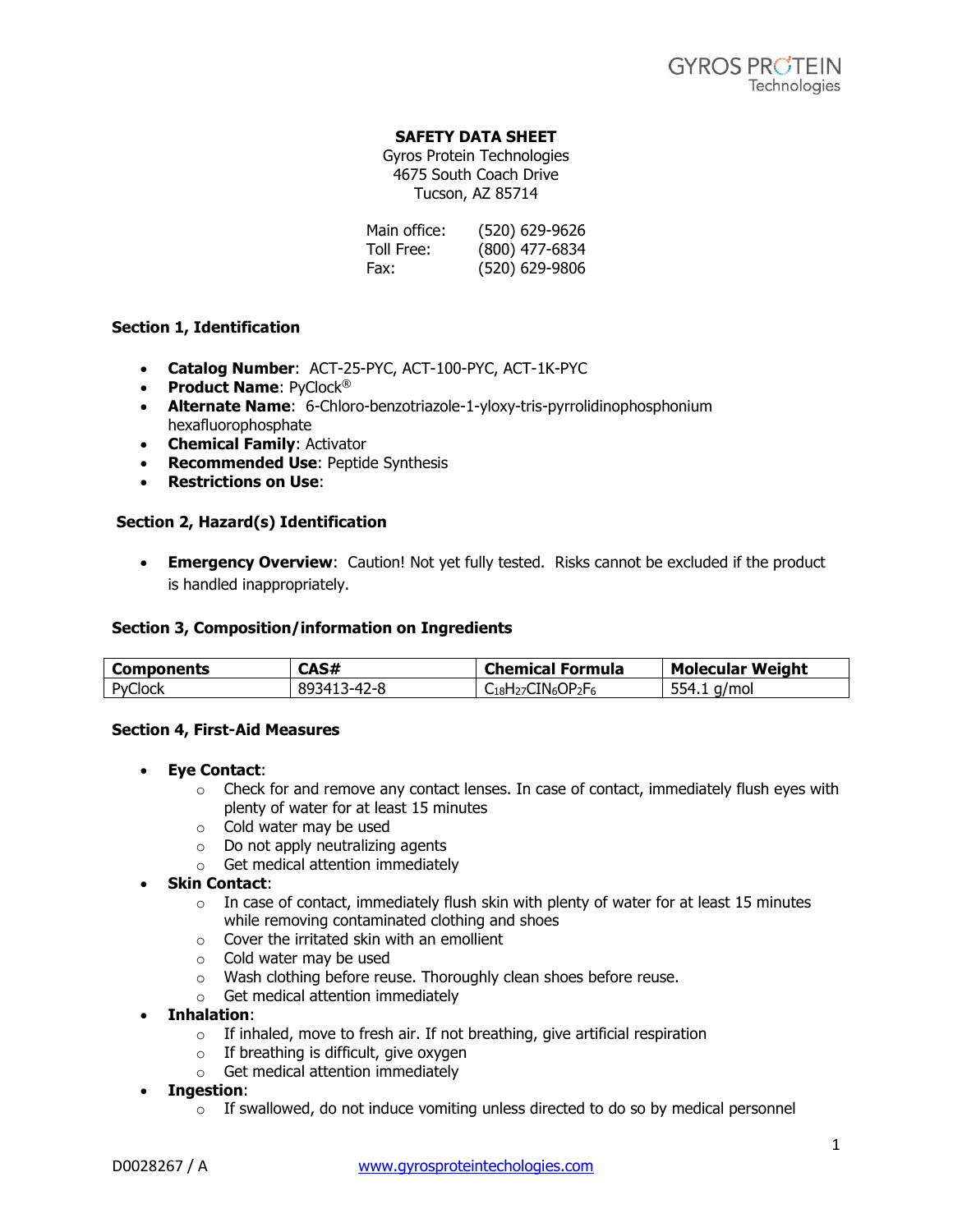- o Never give anything by mouth to an unconscious person
- o Loosen tight clothing such as a collar, tie, belt or waistband
- o Get medical attention immediately

## **Section 5, Fire-Fighting Measures**

- **Suitable Extinguishing Media**:
	- o Foam
	- o Dry powder
	- o Carbon dioxide
- **Special Exposure Hazards**:
	- $\circ$  Hazardous decomposition products formed under fire conditions. Carbon oxides, nitrogen oxides, oxides of phosphorus, hydrogen fluoride, hydrogen chloride gas
- **Special Protection Equipment for Firefighters**:
	- o Compressed air/oxygen apparatus

### **Section 6, Accidental release measures**

- **Person-related precautionary measures**: Avoid substance contact. Avoid formation/inhalation of dusts. Avoid breathing vapors, mist or gas
- **Environmental protection measures**: Do not allow to enter drains.
- **Procedures for cleaning/absorption**: Sweep up and shovel. Keep in suitable, closed containers for disposal

## **Section 7, Handling and storage**

- **Handling**:
	- Provide appropriate exhaust ventilation at places where dust is formed. Normal measures for preventive fire protection.
- **Storage**:
	- Keep container in a cool, dry, well-ventilated area.
	- Keep closed tightly.
	- $\bullet$  Store between  $+2$  to  $+8$ oC

### **Section 8, Exposure Controls/Personal Protection**

- **Personal Protection:**
	- **Eye protection**: Use equipment for eye protection tested and approved under appropriate government standards such as NIOSH (US) or EN 166(EU).
	- **Hand protection**: Handle with gloves. Gloves must be inspected prior to use. Use proper glove removal technique (without touching glove's outer surface) to avoid skin contact with this product. Dispose of contaminated gloves after use in accordance with applicable laws and good laboratory practices. Wash and dry hands.
	- **Respiratory protection**: Required when dusts are generated. Filter P 2 (acc. To DIN 3181) for solid and liquid particles of harmful substances.
	- **Skin and body protection**: Choose body protection in relation to its type, to the concentration and amount of dangerous substances, and to the specific work-place., The type of protective equipment must be selected according to the concentration and amount of the dangerous substance at the specific workplace.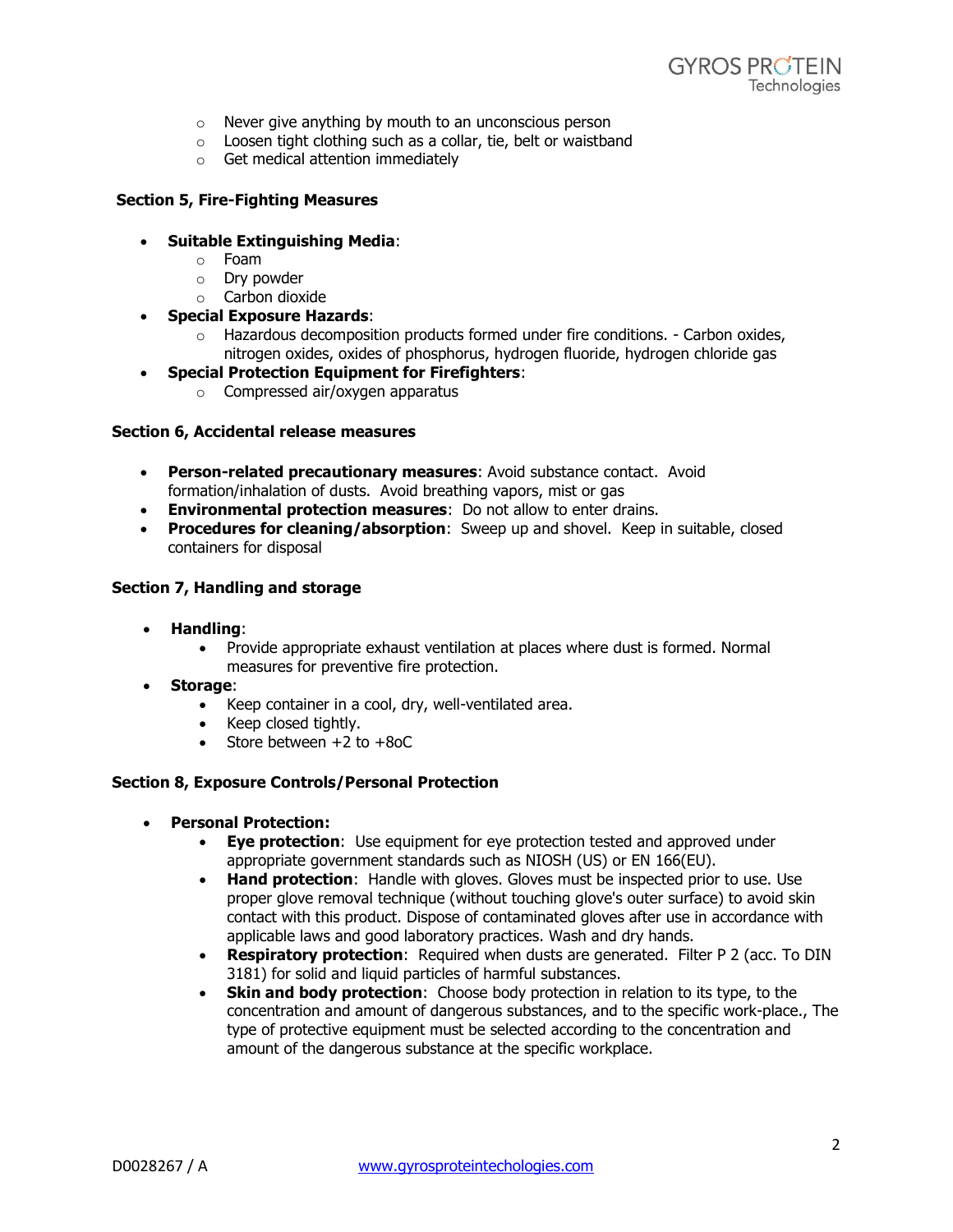## **Section 9, Physical and Chemical Properties**

| <b>Physical Appearance:</b> | Solid, white |
|-----------------------------|--------------|
| Odor:                       | NА           |
| <b>Boiling Point:</b>       | NА           |
| <b>Melting Point:</b>       | 165-175°C    |
| Vapor Pressure (kPa/25°C):  | NА           |
| Vapor Density (Air = $1$ ): | NА           |
| <b>Specific Gravity:</b>    | NА           |
| pH Value:                   | NА           |
| <b>Flashpoint:</b>          | NА           |
| <b>Auto-Ignition Point:</b> | NА           |
| <b>Explosion Limits:</b>    | NА           |
| <b>Water Solubility:</b>    | NА           |
| <b>Viscosity:</b>           | ΝA           |

## **Section 10, Stability and Reactivity**

- **Stability**:
	- o Stable under recommended storage conditions.
- **Reactivity/Hazardous Decomposition Products:** 
	- $\circ$  Hazardous decomposition products formed under fire conditions. Carbon oxides, nitrogen oxides, oxides of phosphorus, hydrogen fluoride, hydrogen chloride gas

# **Conditions/Materials to Avoid:**

- o Strong oxidizing agents, strong acids, strong bases
- o Caution! with nitrites, nitrates, nitrous acid

## **Section 11, Toxicological information**

- **Acute Toxicity:**
	- o LD50 Oral Rat: NA
	- o LD50 Dermal Rabbit: NA
	- o LC50 Inhalation Rat: NA
- **Chronic Toxicity**:
	- o Carcinogenicity (TLV): NA
	- o IARC Classification: NA
- **Routes of Exposure**:
	- $\circ$  Ingestion, inhalation, eyes and skin. Substance is absorbed through the skin

### **Section 12, Ecological information\***

### **Section 13, Disposal considerations\***

- **EPA Waste Number**: N/A
- **Treatment**: Material does not have an EPA Waste Number and is not a listed waste, however consultation with a permitted waste disposal site (TSD) should be accomplished. Always contact a permitted waste disposal (TSD) to assure compliance with all current local, state, and Federal Regulations.